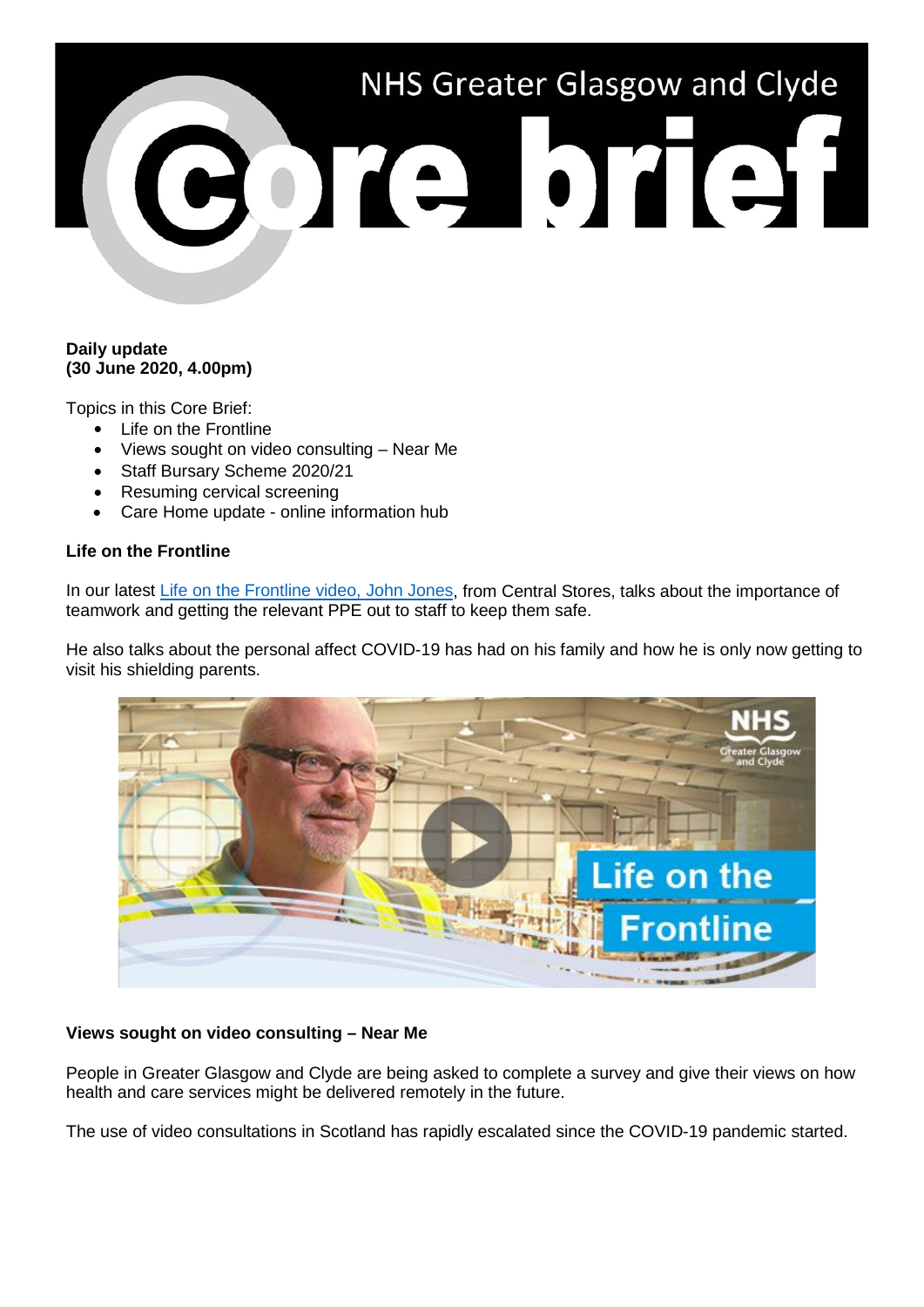The Scottish Government team is looking for feedback to find out what people think about the Near Me services, which uses the Attend Anywhere platform to deliver video consultations. The survey will cover a range of information including system capability and how it might be improved for the future.

#### Click here [to take part in the survey.](https://response.questback.com/isa/qbv.dll/ShowQuest?QuestID=5481276&sid=4cIcFYtTyr)

#### **Staff Bursary Scheme 2020/21**

The Staff Bursary Scheme 2020/21 is now open. If you have been thinking about undertaking a qualification/formal course of study, then this could be the scheme for you.

It gives staff the opportunity to apply for funding support to pursue an educational qualification/course of study and is open to all NHSGGC employees – from all disciplines, grades and service areas.

Further details including the application form and information pack can be found on the Staff Bursary **[HRConnect](https://www.nhsggc.org.uk/working-with-us/hr-connect/learning-education-and-training/staff-bursary-scheme/)** web pages.

The closing date is midnight on Thursday 16 July 2020.

#### **Resuming cervical screening**

Anyone who was invited for cervical screening before the pause to the service in March and was either yet to make an appointment or had to have their appointment cancelled, can now contact their GP practice to reschedule.

Appointment invitations and reminders will be posted from mid-July, with invitations sent first to those who receive more frequent (non-routine) cervical screening appointments. Routine screening will recommence once NHSScotland has moved forward with non-routine appointments affected by the pause.



#### **Online information hub**

Over the past few weeks, there have been a number of national guidance documents released for care homes. Local guidance and processes have also been shared for PPE, testing and outbreak management.

To help Care Home Managers and staff keep on top of all the new requirements and local arrangements, a specially designated area of the NHSGGC website has been created [here.](https://www.nhsggc.org.uk/your-health/health-issues/covid-19-coronavirus/for-care-homes/)

In May, as part of an exercise for the Scottish Government, care home managers told us they would like:

- All the national quidance in one place
- More support on making the guidance work particularly for [people with dementia](https://www.nhsggc.org.uk/your-health/health-issues/covid-19-coronavirus/for-care-homes/dementia/)
- Clearer information on [PPE](https://www.nhsggc.org.uk/your-health/health-issues/covid-19-coronavirus/for-care-homes/ppe/)
- Access to health and wellbeing [support for care home staff.](https://www.nhsggc.org.uk/your-health/health-issues/covid-19-coronavirus/for-care-homes/supporting-health-and-wellbeing/)

You'll find all this information and more on the [Care Homes pages](https://www.nhsggc.org.uk/your-health/health-issues/covid-19-coronavirus/for-care-homes/) on the [NHSGGC website.](https://www.nhsggc.org.uk/) If you have a request for new content, or if you'd like to share some best practice examples from your care home please get in touch via [email.](mailto:debbie.schofield@ggc.scot.nhs.uk?subject=Care%20Homes%20Online%20Information%20Hub)